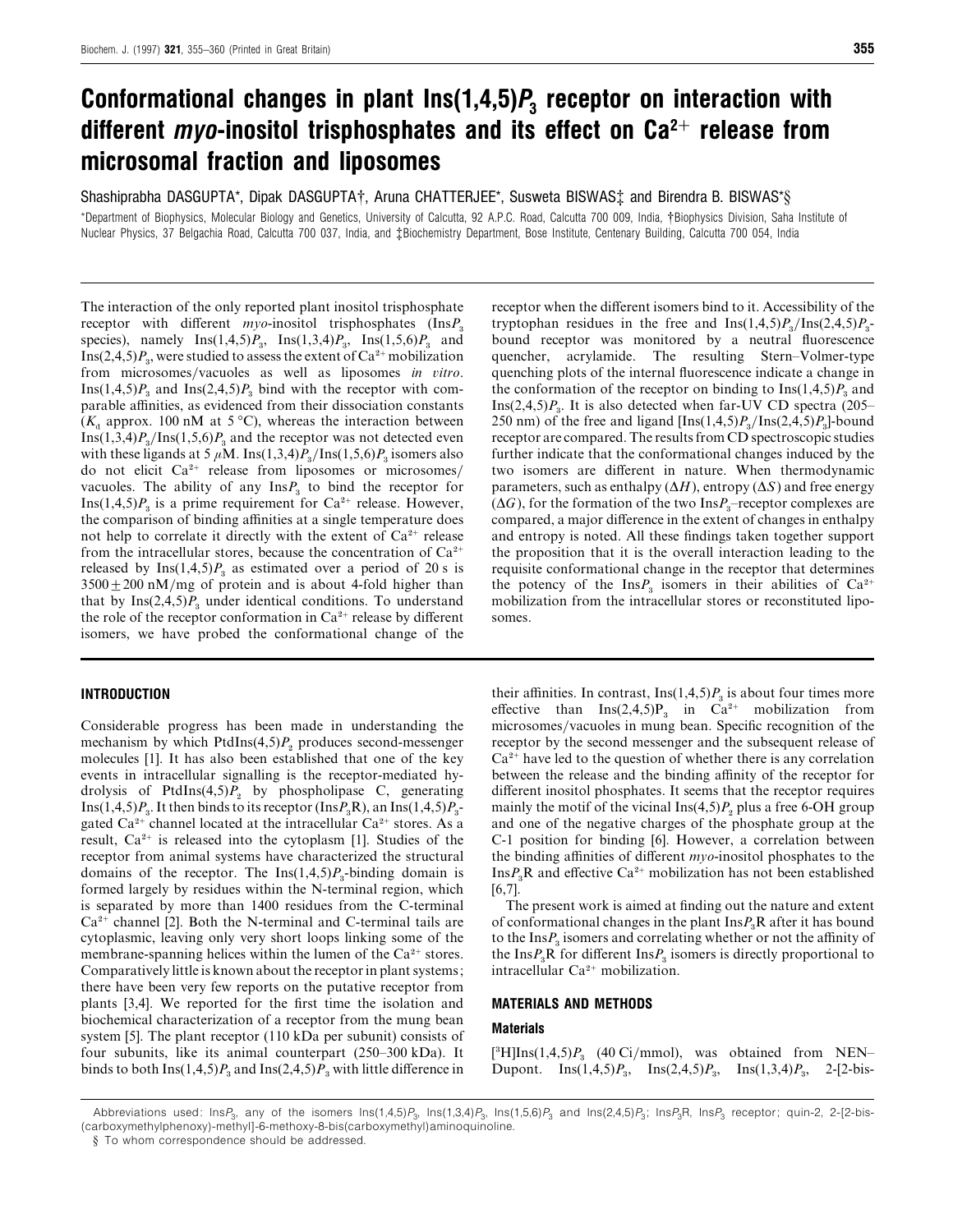(carboxymethylphenoxy)methyl]-6-methoxy-8-bis(carboxymethyl)aminoquinoline (quin-2), heparin–agarose, acrylamide (twice crystallized), polyvinylpyrrolidone, benzamidine and 2 mercaptoethanol were from Sigma Chemical Company. All other reagents were of analytical grade and obtained indigenously from different agencies. Mung bean (*Vigna radiata*) seeds were obtained from Seed Multiplication Farm (Behrampur, West Bengal, India).

#### *Purification of InsP3R from mung bean microsomes/vacuoles*

 $\text{Ins}P_{\text{B}}\text{R}$  was isolated from the microsomal/vacuolar fraction of mung bean hypocotyl and purified as described earlier [5]. In brief, the microsomes/vacuoles were prepared from 48 hgerminating mung bean hypocotyls by homogenizing the tissue in buffer A  $[25 \text{ mM Tris/HCl}$  buffer (pH 8.0)/0.25 M sucrose/ 3 mM EDTA/10 mM 2-mercaptoethanol/1 mM PMSF/ 1 mM benzamidine/10 g/l polyvinylpyrrolidone/1 g/l BSA]. The homogenate was passed through two layers of cheese cloth. It was then centrifuged at 12000 *g* for 40 min and the supernatant was finally centrifuged at  $80000 g$  for 1 h at  $4^{\circ}$ C to pellet the microsomes/vacuoles. The pellet was suspended in  $1\%$  (v/v) Triton X-100 plus buffer B [50 mM Tris/HCl buffer (pH  $8.0$ /1 mM EDTA/1 mM 2-mercaptoethanol and the protein was solubilized by stirring the suspension for 1 h at 4 °C. This was then centrifuged at  $100000 g$  for 2 h at  $4 °C$ . To the supernatant was added sodium chloride to a final concentration of 0.2 M; it was then passed through the heparin–agarose column twice. The receptor was eluted with the buffer C [50 mM Tris/ HCl (pH  $8.0$ )/1 mM EDTA/1 mM 2-mercaptoethanol/1 mM PMSF/1 mM benzamidine/1% (v/v) Triton X-100/0.6 M NaCl]. It was desalted, freeze-dried and subjected to PAGE [5%]  $(w/v)$  gel]. When this band was electroeluted and subjected to SDS}PAGE, one protein band (110 kDa) was visible after silver  $sDS/FAGE$ , one protein band (110 KDa) was visible after silver staining, and  $[^3H]$ Ins(1,4,5)*P*<sub>3</sub>-binding activity coincided with this band, as assayed by slicing the gel. The electroeluted protein corresponding to the band also elicited  $Ca^{2+}$  efflux from the reconstituted proteoliposomes. The yield was approx. 0.08 mg/ 10 mg of microsomal}vacuolar protein and the purification at the final stage was approx. 1000-fold.

#### *Preparation of proteoliposomes*

The receptor obtained (80  $\mu$ g) was reconstituted in 160  $\mu$ g of phosphatidylcholine/phosphatidylethanolamine  $(1:1, w/w)$  in buffer  $[4 \text{ mM Tris/HCl (pH 8.0)/25 mM NaCl}/23 \text{ mM KCl}$ 100  $\mu$ M CaCl<sub>2</sub>] by sonication. The proteoliposomes were dialysed FOU  $\mu$ M CaC<sub>1<sub>2</sub>] by sonication. The protection positively exhaustively. These vesicles were monitored for Ca<sup>2+</sup>-release</sub> experiments as described below.

# *Evaluation of Ca2*+ *uptake and release*

For the evaluation of  $Ca^{2+}$  influx and efflux, microsomal/ vacuolar suspension (127  $\mu$ g/ml) containing 100  $\mu$ M quin-2,  $3 \text{ mM }$  NaN<sub>3</sub>, 100  $\mu$ M CaCl<sub>2</sub> and 2 mM ATP was placed in a cuvette for fluorescence measurements in Hitachi F-3010 spectrofluorimeter. The addition of ATP initiated the uptake of  $Ca^{2+}$  by the microsomes/vacuoles, which was monitored by the decrease in fluorescence of quin-2 ( $\lambda_{\text{ex}}$  339 nm;  $\lambda_{\text{em}}$  492 nm). After the process of uptake had reached a steady value,  $1 \mu M$  of the Ins $P_{\text{s}}$ isomer was added. The concentration of  $Ca^{2+}$  released over a period of 20 s was calculated from the following equation [8]:

$$
[Ca^{2+}] = K_d(F - F_{min})/(F_{max} - F)
$$
 (1)

where  $K_{\rm d}$ , *F*,  $F_{\rm max}$  and  $F_{\rm min}$  denote the dissociation constant (115 nM) for quin-2–Ca<sup>2+</sup> interaction, the fluorescence of the

sample, the maximum fluorescence measured in the presence of  $2 \text{ mM } Ca^{2+}$  and the minimum fluorescence measured in the presence of 5 mM EGTA respectively.

A suspension of proteoliposome (8  $\mu$ g of protein) in a volume of 400  $\mu$ l containing Ca<sup>2+</sup> was incubated with 100  $\mu$ M quin-2 for 3–4 min at 25 °C. To this were added various inositol phosphates; the release of  $Ca^{2+}$  was monitored as described above.

## *Evaluation of the binding stoichiometry, dissociation constant and thermodynamic parameters for the interaction of InsP<sup>3</sup> with the InsP3R*

The binding studies were performed in 50 mM Tris/HCl buffer (pH 8.0)/25 mM NaCl containing 0.05% Triton X-100 (henceforth denoted buffer T). Uncorrected fluorescence spectra are reported here. Appropriate subtractions of the contribution from buffer T were made. The fluorescence of the receptor  $(\lambda_{\text{ex}} 295 \text{ nm})$  decreased on the addition of Ins(1,4,5)*P*<sub>3</sub>/Ins(2,4,5)*P*<sub>3</sub>. The addition of Ins(1,3,4) $P_3$ /Ins(1,5,6) $P_3$  up to a concentration of 5  $\mu$ M did not lead to any significant change in the fluorescence spectrum of the receptor (results not shown), thereby indicating the absence of association between them. A decrease in fluorescence of the receptor provides a method for determining the affinity parameters, binding stoichiometry and dissociation constant for its binding to the isomers  $\text{Ins}(1,4,5)P_{\text{s}}/\text{Ins}(2,4,5)P_{\text{s}}$ . It was plotted as a function of the input concentration of  $\text{Ins}_3$ . The binding stoichiometry was determined from the break-point in the straight lines as obtained. The dissociation constant  $(K_d)$ was evaluated from the ligand-induced quenching of the fluorescence of the receptor by means of the following equation [9]:

$$
1/\Delta F = 1/\Delta F + K_d/(\Delta F_{\text{max}}[S])
$$
\n(2)

where [S] denotes the concentration of the ligand and ∆*F* is the extent of fluorescence quenching at 340 nm as a function of input concentration of the ligand [S]. A least-squares fit of the experimental points was done to get the best-fitting straight line. The ratio of the slope and intercept of the straight line from the plot of  $1/\Delta F$  against 1/[S] gives the value of  $K_d$ . The association constant,  $K_{\text{app}}$  (= 1/ $K_{\text{d}}$ ) determined at different temperatures was used for the calculation of the thermodynamic parameters.

The dissociation constant for the interaction of  $\text{Ins}P_3$  with  $\text{Ins}P_{\text{B}}\text{R}$  was also determined by a filter-binding assay as follows.  $\text{Fis}$  F was also determined by a litter-binding assay as follows.<br>Different concentrations of [<sup>3</sup>H]Ins(1,4,5)*P*<sub>3</sub> (specific radioactivity 0.677  $\mu$ Ci/nmol) were incubated with a fixed concentration (40 nM) of the receptor in buffer T at  $5^{\circ}$ C. After 15 min the incubation mixture was passed through Whatman  $GF/C$  filter paper to separate the free ligand from the receptor-bound ligand. The filter paper was washed with the same buffer and dried for radioactivity measurements. Non-specific binding was checked in the presence of an excess of unlabelled Ins $(1,4,5)P_3$  (10  $\mu$ M) and the corresponding value was subtracted from the total counts to obtain the binding isotherm.

Changes in enthalpy (∆*H*), entropy (∆*S*) and free energy (∆*G*) were estimated from the linear plot of  $\ln K_{app}$  as a function of temperature (5, 14 and 25 °C), from the following equations [10]:

$$
\ln K_{\rm app} = -\Delta H / RT + \Delta S / R \tag{3}
$$

$$
\Delta G = \Delta H - T\Delta S \tag{4}
$$

#### *Conformations of InsP3R alone and in the presence of InsP<sup>3</sup>*

The conformation of the receptor was ascertained in two ways as follows. In the first method the accessibility of its tryptophan residues under different conditions was checked by using acryl-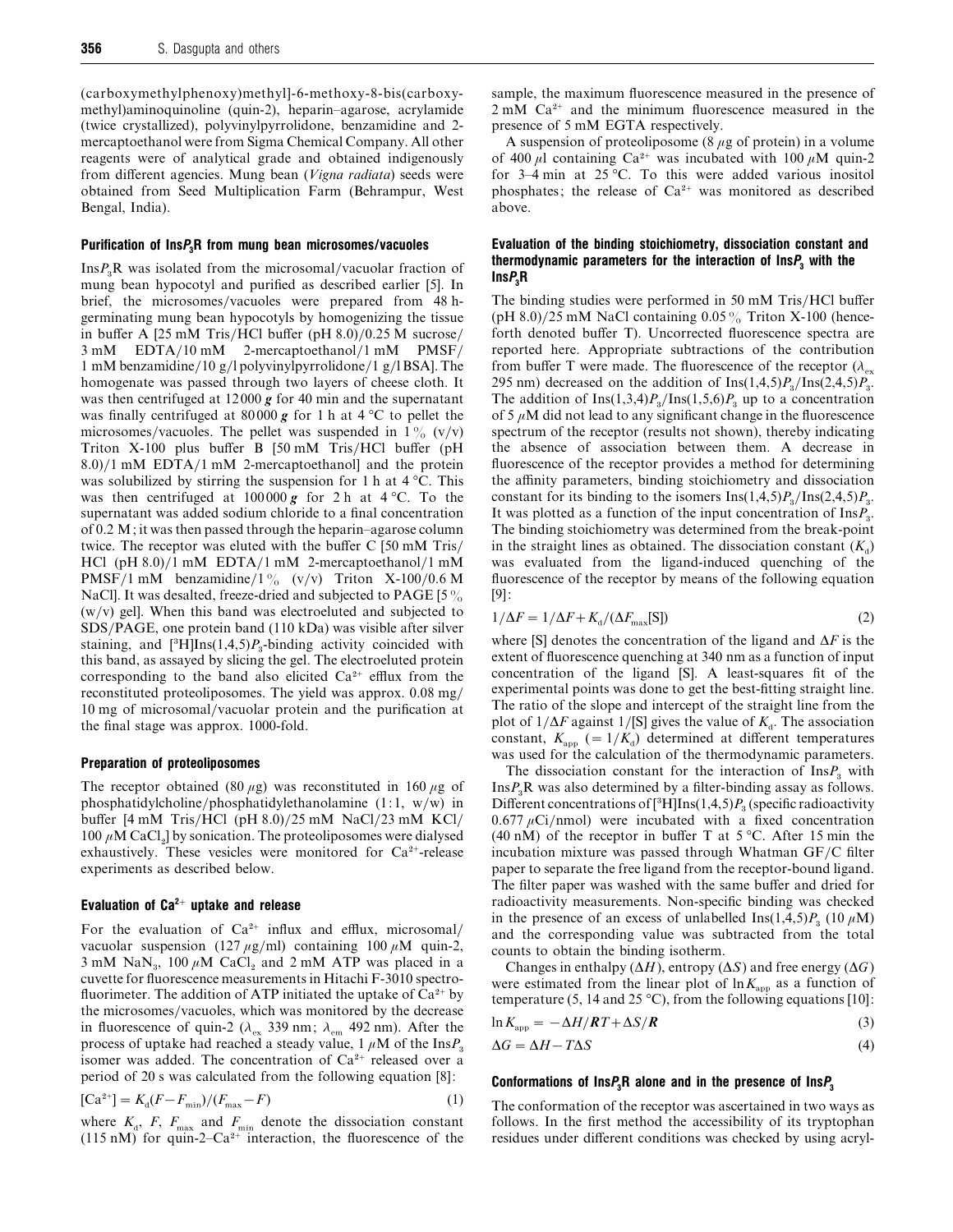

*Figure 1 Change in fluorescence spectrum of InsP3R due to binding with InsP<sup>3</sup>*

Fluorescence (F) emission spectrum ( $\lambda_{\alpha}$ , 295 nm) of Ins $P_3R$  (40 nM) in 50 mM Tris/HCl buffer (pH 8.0)/25 mM NaCl containing 0.05% Triton X-100 at 14 °C under the following conditions: (i) alone (solid line), (ii) in the presence of 1  $\mu$ M Ins(1,4,5) $P_3$  (broken line) and (iii) in the presence of 1  $\mu$ M Ins(2,4,5) $P_3$  (dot–dashed line). The excitation and emission slit widths were 5 and 10 nm respectively. Abbreviation: a.u., arbitrary units.

amide, a tryptophan-specific fluorescence quencher [11] that is commonly used to assess the degree of exposure of an internal fluorophore such as tryptophan in protein. Quenching of the protein fluorescence by acrylamide was analysed by the Stern– Volmer equation [11]:  $F_0/F = 1 + K_{sv}[Q]$ , where  $F_0$  and *F* are the initial and final fluorescence intensities of the receptor, [Q] denotes the input concentration of acrylamide, and  $K_{\rm sv}$  is Stern–Volmer quenching constant. If the accessibility of the tryptophan residues in a protein changes, it leads to an alteration in  $K_{\rm sv}$  In the present case the value changes between the free receptor and the  $\text{Ins}P_3$ -bound receptor. The change originates from an alteration in the conformation of the receptor as a result of the binding of the ligand. In the second method the CD spectra of the protein in the far-UV region (205–250 nm) were measured in the absence and presence of  $InsP<sub>3</sub>$ . They were recorded with Jasco J-720 spectropolarimeter in a cuvette of 1 mm path length. The presence of Triton X-100 in the buffer prevented the recording of the CD spectrum below 205 nm. Limited solubility and non-specific aggregation of the receptor prevented us from studying the tertiary structure in the near-UV region because the longer wavelengths require a higher concentration of the protein to achieve a good signal-to-noise ratio.

# *RESULTS AND DISCUSSION*

# *Affinity parameters for the interaction of InsP<sup>3</sup> isomers with InsP3R*

Addition of Ins $(1,4,5)P_3$  or Ins $(2,4,5)P_3$  (Figure 1) to the receptor leads to a quenching of the fluorescence of the receptor. Such quenching of tryptophan fluorescence could originate from two sources: an alteration in the conformation of the receptor on binding to the ligand, or the presence of the negatively charged trisphosphate in the vicinity of the indole fluorophore of the tryptophan residues. Considering the hydrophobic nature of this residue, the latter possibility seems remote. However, no significant change in the fluorescence of the receptor occurred in the presence of  $5 \mu M$  Ins(1,3,4)*P*<sub>3</sub> or Ins(1,5,6)*P*<sub>3</sub>, suggesting either an absence of its binding or binding with lower affinity  $(K_d)$ 



*Figure 2* Binding isotherm for the association of Ins $P_3R$  with Ins(1,4,5) $P_3$ 

(a) Fluorescence titration ( $\lambda_{ev}$  295 nm;  $\lambda_{em}$  340 nm; excitation and emission slit widths 5 and 10 nm respectively) of 40 nM Ins*P*3R with Ins(1,4,5)*P*<sup>3</sup> in 50 mM Tris/HCl (pH 8.0)/25 mM NaCl containing 0.05% Triton X-100 at 5 °C. The variable r is the ratio of the molar concentrations of Ins(1,4,5)*P*<sup>3</sup> and Ins*P*3R. The arrow corresponds to the ratio at the intersection of the two straight lines and represents the binding stoichiometry. Abbreviation: a.u., arbitrary units. (b) Binding isotherm for the association of  $\text{Ins}(1,4,5)P_3$  with 40 nM Ins $P_3R$  as estimated by the filter-binding assay in the same buffer as in (*a*) at 5 °C. The abscissa denotes the concentration of  $\text{Ins}(1,4,5)P_3$  with a specific radioactivity of 0.677  $\mu$ Ci/nmol. The ordinate represents filter-bound radioactivity corresponding to each input concentration of Ins(1,4,5)*P*3. The dissociation constant was the concentration of  $\text{Ins}(1,4,5)P_3$  corresponding to half of the bound radioactivity. Representative error bars (S.E.M.) from three sets of estimates with different batches of the receptor are shown in the Figure.

 $> 5 \mu M$ ). The decrease in fluorescence on addition of Ins(1,4,5) $P_3$ or Ins(2,4,5) $P_3$  was dependent upon the input concentrations of  $\text{Ins}P_3$  until at a point at which the fluorescence reached a plateau (Figure 2a). This suggests that the quenching occurs as a result of the association between  $\text{Ins}P_{\text{B}}R$  and  $\text{Ins}P_{\text{B}}$ . Previously the association had been monitored by the filter-binding assay with radiolabelled *myo*-inositol phosphates [5,7]. The result of the filter-binding assay to evaluate the affinity constant for the association of Ins $(1,4,5)P_3$  with Ins $P_3R$  is shown in Figure 2(b). The observed quenching in fluorescence of the receptor provides an alternative method to evaluate the affinity parameters even for non-radiolabelled  $myo$ -inositol phosphates, e.g. Ins $(2,4,5)P_s$ , Ins(1,3,4) $P_3$  and Ins(1,5,6) $P_3$  in the present case. The dissociation constant and stoichiometry were calculated either directly from the linear binding isotherms (Figures 2a and 2b) or from a double-reciprocal plot [eqn. (2)] from fluorescence measurements (Figure 3a). Table 1 summarizes the relevant stoichiometry and dissociation constant values determined by the two methods. The internal consistency of the values for the dissociation constant for Ins $(1,4,5)P_3$  validates the fluorescence method as a means of evaluating the affinity constant for non-radiolabelled *myo*-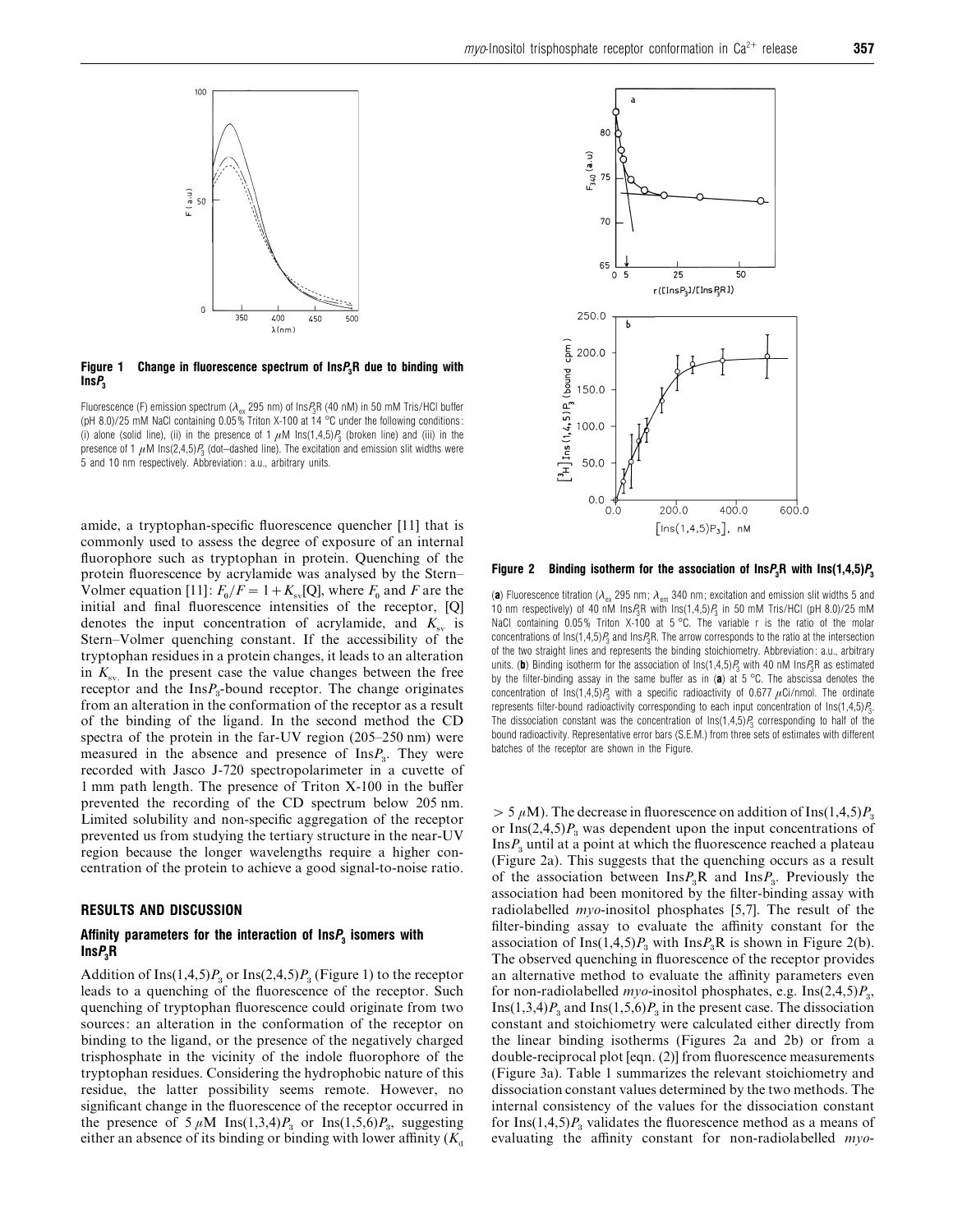

## *Figure* 3 Evaluation of the apparent dissociation constant,  $K_a$ , and *thermodynamic parameters for the InsP3R–Ins(1,4,5)P<sup>3</sup> interaction*

(a) Double-reciprocal plot of  $1/\Delta F$  ( $\lambda_{\text{ex}}$  295 nm;  $\lambda_{\text{em}}$  340 nm) against 1/[S] to evaluate the dissociation constant for the interaction of Ins(1,4,5)*P*<sup>3</sup> with Ins*P*3R at 5 °C in 50 mM Tris/HCl buffer (pH 8.0)/25 mM NaCl containing 0.05% Triton X-100, by means of eqn. (2). The straight line obtained is from a least-squares fit of the experimental points as in Figure 2(a). (*b*) Van't Hoff plot of ln $K_{\text{app}}$  (= 1/ $K_d$ ) against the reciprocal of absolute temperature to determine  $\Delta H$ and ∆*S* for the Ins(1,4,5)*P*3–Ins*P*3R interaction. The straight line obtained is the least-squares fit of the three experimental points.

#### *Table 1 Dissociation constant and binding stoichiometry for the interaction of InsP<sup>3</sup> isomers with InsP3R*

Results were determined from the fluorescence quenching data in 50 mM Tris/HCl buffer (pH 8.0)/25 mM NaCl containing 0.05% Triton X-100 at 5 °C. Each value is an average of two separate sets of preparations of the receptor. The stoichiometry was estimated as shown in the representative graph of Figure 2(a). The value for  $K_d$  in parenthesis was determined from the curve (Figure 2b) obtained from the filter-binding assay with  $[^3\mathrm{H}]$ Ins(1,4,5) $P_3$ . Abbreviation: n.d., not determined.

| Ligand            | Dissociation<br>constant,<br>$K_{d}$ (nM) | Stoichiometry |
|-------------------|-------------------------------------------|---------------|
| $Ins(1, 4, 5)P_3$ | $82 + 20(100)$                            | 1.25          |
| $Ins(2, 4, 5)P_3$ | $115 + 30$                                | 1.1           |
| $Ins(1,3,4)P_3$   | $> 5000*$                                 | n.d.          |
| $Ins(1,5,6)P_3$   | $> 5000*$                                 | n.d.          |

No change in fluorescence of the receptor at 5  $\mu$ M Ins $P_3$  isomers was obtained.

## *Table 2 Concentration of Ca2*<sup>+</sup> *released by the InsP<sup>3</sup> isomers*

The release of  $Ca^{2+}$  from liposomes and microsomes/vacuoles was monitored by the fluorescence assay as described in the Materials and methods section. The values for  $Ca^{2+}$ released from liposomes are the concentrations of  $Ca^{2+}$  released per 8  $\mu$ g of receptor protein. It was measured over a period of 20 s. The concentration of ligand used was 1  $\mu$ M in each case. The values for  $Ca^{2+}$  released from microsomes/vacuoles are the concentrations of  $Ca^{2+}$ released per mg of microsomal/vacuolar protein in 20 s. Abbreviation: n.d., not detected.

|                                                                              | $Ca^{2+}$ (nM) released from:          |                                                        |  |
|------------------------------------------------------------------------------|----------------------------------------|--------------------------------------------------------|--|
| Ligand                                                                       | Liposomes                              | Microsomes/<br>vacuoles                                |  |
| $Ins(1, 4, 5)P_3$<br>$Ins(2, 4, 5)P_3$<br>$Ins(1,3,4)P_3$<br>$Ins(1,5,6)P_3$ | $36 + 3$<br>$12 + 1.7$<br>n.d.<br>n.d. | $3500 + 200$<br>$910 + 100$<br>$120 + 30$<br>$50 + 10$ |  |

#### *Table 3 Thermodynamic parameters for the interaction of InsP<sup>3</sup> isomers with InsP3R*

Results were determined from a plot of lnK<sub>app</sub> against 1/*T* (Figure 3b). ∆*G* was calculated by means of eqn. (4) at 25 °C and corresponds to the mean value of ∆*H*.

| Ligand            | ΛH<br>(kJ/mol) | ΛS<br>$[J/(K \cdot mol)]$ | ΛG<br>(kJ/mol) |
|-------------------|----------------|---------------------------|----------------|
| $Ins(1, 4, 5)P_3$ | $69.0 + 14.6$  | 380                       | $-44.3$        |
| $Ins(2, 4, 5)P_3$ | $23.4 + 6.3$   | 221                       | $-42.6$        |

inositol phosphates. Furthermore the observed stoichiometry of one molecule of  $\text{Ins}P_3$  per subunit of the receptor is consistent with the results reported from the studies of  $\text{Ins} P_{\text{s}} R$  in an animal system [12]. The value of the dissociation constant for Ins $(1,4,5)P_{3}$ –Ins $P_{3}$ R interaction at 5 °C agrees with that reported from the filter-binding assay in our laboratory [5]. The affinities of the two isomers for  $InsP<sub>3</sub>R$  are, however, comparable at this temperature. In a competitive filter-binding assay, prebound temperature. In a competitive little-binding assay, prebound<br><sup>[3</sup>H]Ins(1,4,5)*P*<sub>3</sub> (200 nM) to Ins*P*<sub>3</sub>**R** (40 nM) was challenged separately with unlabelled  $\text{Ins}(2,4,5)P_3$ ,  $\text{Ins}(1,3,4)P_3$  or Ins $(1,5,6)P_3$ . Half of the total bound radioactivity could be displaced by 200 nM of  $Ins(2,4,5)P_3$ , whereas no displacement occurred even with 5  $\mu$ M Ins(1,3,4)*P*<sub>3</sub> or Ins(1,5,6)*P*<sub>3</sub>. This is in agreement with the results from the fluorescence studies.

# *Comparison of Ca2*+ *release from intracellular stores by the InsP<sup>3</sup> isomers*

The functional properties of  $InsP<sub>3</sub>$  isomers were compared by their abilities to release  $Ca^{2+}$  from intracellular stores. It is clear from Table 2 that the extent of release of  $\text{Ins}(1,4,5)P_3$  is about 4fold higher than that for  $\text{Ins}(2,4,5)P_{3}$ . This ratio is not directly proportional to the Ins $P_3$ R binding affinities for the Ins $P_3$  isomers. proportional to the ins $r_3$ **R** binding all intities for the ins $r_3$  isomers.<br>A similar trend in the extent of  $Ca^{2+}$  release was noticed with liposomes containing purified receptor (Table 2). Comparatively, Ins(1,3,4) $P_3$  and Ins(1,5,6) $P_3$  cause an insignificant release of  $Ca<sup>2+</sup>$  because of their poor interactions with the receptor.

#### *Thermodynamic parameters for InsP3–InsP3R interactions*

A mutual compensation of ∆*H* and ∆*S* values might lead to a comparable ∆*G* value, i.e. affinity constant at a particular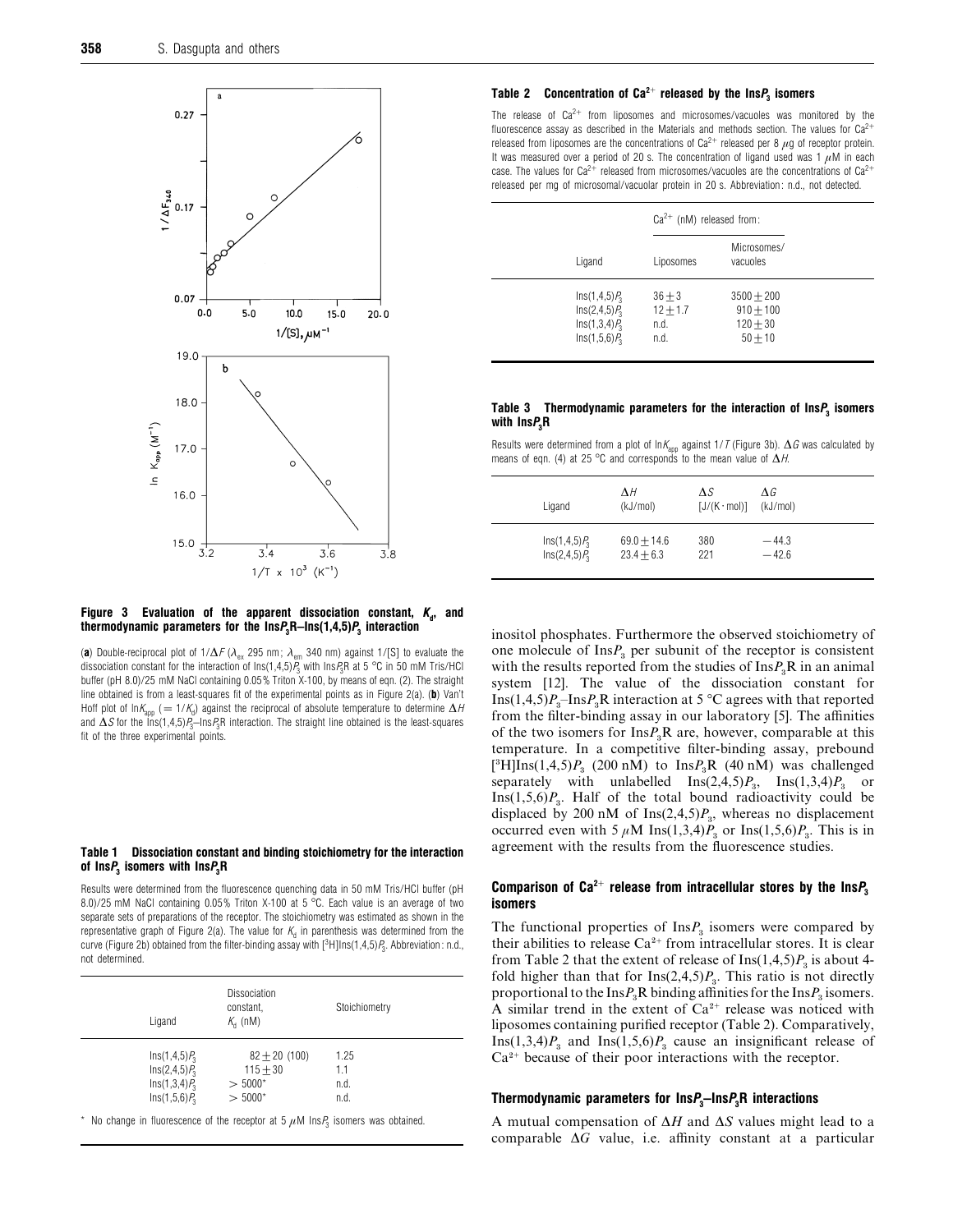

*Figure 4 Acrylamide fluorescence-quenching assay to monitor the accessibility of tryptophan residues in the receptor*



temperature ( $\Delta G = -\frac{RT \ln K_{\text{app}}}{R}$ ). Therefore we measured the thermodynamic parameters to characterize and compare the interactions of the two isomers  $\text{Ins}(1,4,5)P_3$  and  $\text{Ins}(2,4,5)P_3$  in particular with  $\text{Ins}P_{\text{3}}\text{R}$ . Changes in heat content and entropy are also useful parameters for comparing the conformational changes in the receptor as a result of its binding to the isomers. Figure 3(b) shows the representative Van't Hoff plot [eqn. (3)] for the  $\text{Ins}(1,4,5)P_{\text{a}}\text{-}\text{Ins}P_{\text{a}}\text{R}$  interaction. The affinity constants were de- termined from the double-reciprocal plot such as that shown in Figure 3(a). From a comparison of similar types of report on the thermodynamics of interactions among nucleic acids and proteins with subunits [13], we suggest the following. The linear nature of the Van't Hoff plot within the temperature range  $5-25$  °C indicates that there is no major change in the quaternary structure of the receptor as a result of the association of each subunit with  $\text{Ins}P_{\text{a}}$ . Table 3 summarizes the thermodynamic parameters. The association with  $\text{Ins}P_{\text{a}}R$  in both cases  $[\text{Ins}(1,4,5)P_{\text{a}}/\text{Ins}(2,4,5)P_{\text{a}}]$  leads to a positive change in the enthalpy and is therefore entropy-driven. It could be ascribed to two factors: electrostatic interaction between the negative phosphate group of  $\text{Ins} P_{3}$  and the positively charged side chain of an amino acid residue in the N-terminal domain of  $InsP<sub>3</sub>R$ , and an alteration in the conformation of the Ins $P_{\rm a}$ R. The contribution of the first factor is usually of the order of 8–20 kJ/mol  $(2–5 \text{ kcal/mol})$ . It indicates that the rest of the value for ∆*H* is contributed by the conformational change of the receptor on binding to  $\text{Ins}(1,4,5)P_{\text{a}}$ . It implies that  $\text{Ins}(1,4,5)P_{\text{a}}$  and  $\text{Ins}(2,4,5)P_{\text{a}}$  induce different degrees and/or natures of conformational change in  $\text{Ins}P_{\text{a}}\text{R}$ . Similarly, the positive entropy change could be the sum of two factors: ∆*S*  $=\Delta S_{\text{water}} + \Delta S_{\text{configuration}}$  [13]. The first term stands for the entropy change due to the release of bound water from the receptor and the second arises mostly from the configurational entropy change of the receptor due to association with  $InsP<sub>3</sub>$ . A comparison of the entropy change in the two cases (Table 3) shows that there is an additional entropy change  $[159 J/(K \cdot mol)]$  when Ins $(1,4,5)P_3$  binds to the receptor. The different extent or nature of the conformational change in the receptor in the two cases is its plausible source. It also supports the earlier proposition made from the trend in enthalpy change.



*Figure 5 Far-UV CD spectra of the receptor*

CD spectrum of Ins*P*3R (205–250 nm) at 25 °C in 50 mM Tris/HCl buffer (pH 8.0)/25 mM NaCl containing 0.05% Triton X-100 under different conditions: (i) alone (100 nM; solid line), (ii) in the presence of 1  $\mu$ M Ins(1,4,5) $P_3$  (dotted line) and (iii) in the presence of 1  $\mu$ M Ins(2,4,5)*P*<sup>3</sup> (broken line). Each spectrum represents the average of four runs. Appropriate subtraction of the buffer blank and smoothing of the subtracted spectrum without any distortion of the fine structure were done with a built-in program of the spectropolarimeter.

# *Acrylamide-quenching probe for conformational change in InsP3R as a result of binding to InsP<sup>3</sup>*

The results from the acrylamide quenching studies are shown in the Figure 4. The Stern–Volmer plots show an upward curvature that is characteristic of static quenching [11]. It might occur because the fluorophoric tryptophan residues of the receptor are easily accessible to the quencher. The addition of  $\text{Ins}P_3$  does not change this trend in static quenching; however, an alteration in  $K<sub>em</sub>$  results, suggesting that an alteration in the conformation of the receptor occurs without a radical change in the environment of the tryptophan residues. As a second but remote possibility, it could be that  $K_{\rm sv}$  increases because bound  $\text{Ins } P_3$  hinders the access of acrylamide to the tryptophan residues.

# *Conformational probe for free and InsP3-bound InsP3R by CD spectroscopy*

Far-UV CD spectra of  $\text{Ins}P_{\text{B}}\text{R}$ , alone and in the presence of two  $InsP<sub>3</sub>$  isomers, are shown in Figure 5. The spectrum of free Ins $P_3$ R indicates the presence of ordered α-helix and  $\beta$ -sheet structures from the characteristic bands at 207, 215 and 222 nm [14]. However, it is different from the normal spectrum typical of a model  $\alpha$ -helix or  $\beta$ -sheet conformation, possibly because of the transmembrane nature of the protein. Also, the presence of Triton X-100 in the buffer prevented the recording of spectra below 205 nm. Therefore we did not attempt to estimate the relative percentages of the different conformations and confined ourselves to a comparison of the spectrum of free and bound Ins $P_3$ **R**. Our suggestion of helical structure in free Ins $P_3$ **R** is consistent with the prediction of the presence of transmembrane helical domains in the  $InsP<sub>3</sub>R$  reported from rat liver [2]. Binding of either isomer  $[\text{Ins}(1,4,5)P_3$  or  $\text{Ins}(2,4,5)P_3]$  alters the CD spectrum of  $InsP<sub>3</sub>R$ . The helical domain, mostly consisting of hydrophobic residues, undergoes a conformational change leading to an alteration in the far-UV CD spectrum. The nature of the alteration in the presence of  $\text{Ins}(1,4,5)P_3$  is not comparable with that of Ins(2,4,5) $P_a$ . Addition of Ins(2,4,5) $P_a$  to Ins $P_a$ R leads to a decrease in the ellipticity without any significant change in the spectral shape. In contrast, the spectrum of  $\text{Ins}P_{\text{B}}R$  shows a